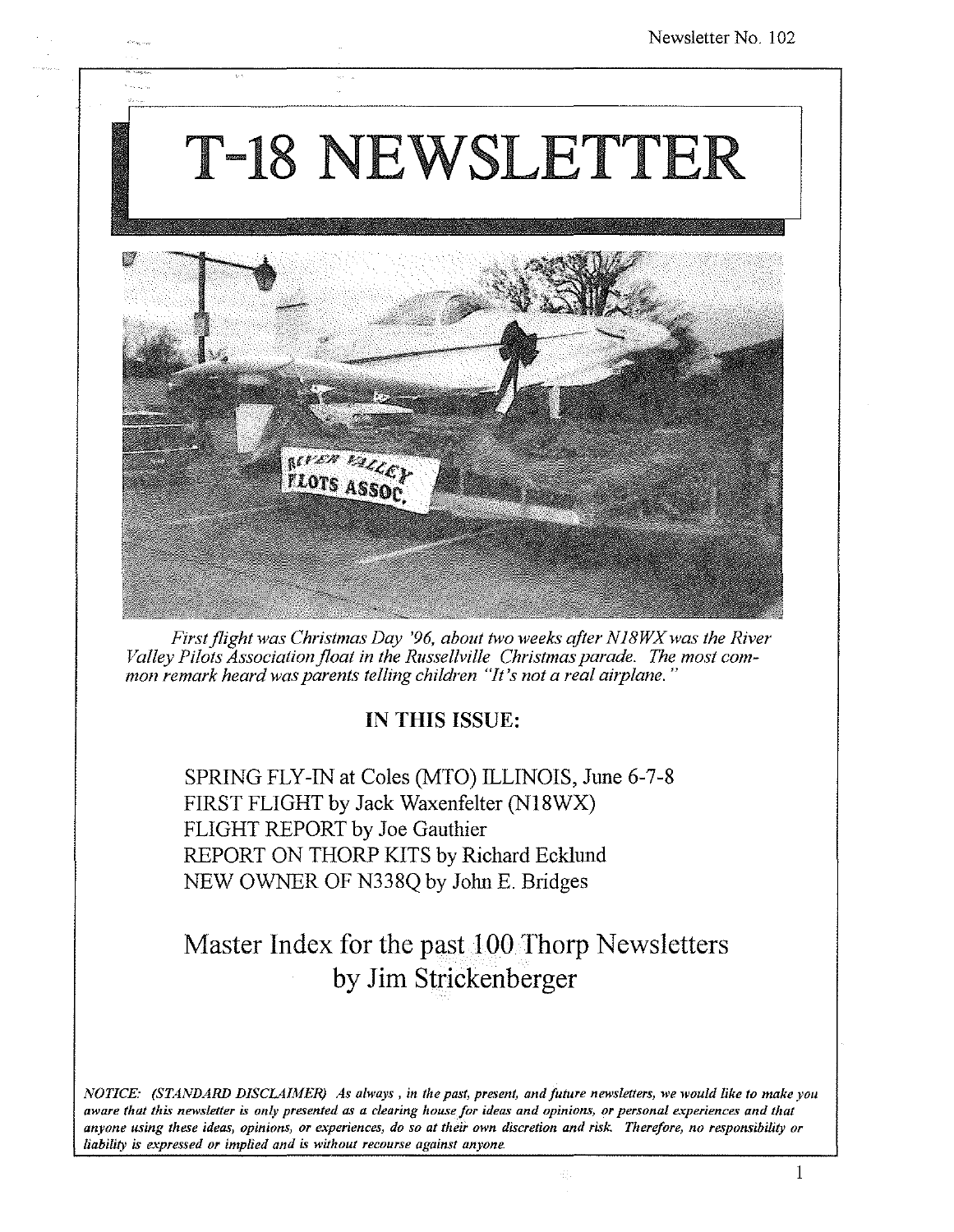# **THORP SPRING FLY-IN AT MATTOON·COLES COUNTY ILLINOIS (MTO) June 6-7-8, 1997**

Make your reservations early at the Mattoon Ramada Inn. Ask for the Thorp Convention and you will get the \$49 rate. **Phone: (217) 235-0313**. For those arriving on Friday we will get together and go to dinner that evening. On Saturday evening we are planning a cookout at the large hangar. There will be lots of things to do, for those who do not care to eat, sleep, breathe and talk T-18s. Mattoon is very near the heart of Illinois' Amish community and we can arrange a side trip there for lunch on Saturday. The Amish have a lot of interesting shops to visit. For the rest of us:

- \* A lot ofT-I8/S-I8 rides
- \* Thorp safety inspection, by EAA Technical Counselor (results private)
- \* Saturday afternoon hold a Thorp flying seminar a group discussion with safety suggestions

The FBO is very good about Unicom calls and will give you the winds and active. The airport has extended a big welcome so come on out to Illinois and pay us a visit. You can camp on the field. **Bring you own tie-downs.** 

Coles is a busy airport with lots of folks stopping in for Saturday and Sunday restaurant visits, so keep a sharp eye out for traffic. Remember the right hand patterns. And please no aerobatics over the airport. We will have several shuttles running from the airport to the Ramada Inn. It's about 3 miles away. The Decatur EAA Chapter 274 is sponsoring this event and will help out.



Unicom -- 122.7 Elevation--721' Lat: 39 28.68' Lon: 88 16.81' VOR -~ 109.4 on field Fuel: IOOLL FEO: Central Illinois Air  $(217)$  234-8146 Runways-Right hand patterns for mmvay 1 runway 6 Left hand for others, this is to eliminate noise in the hospital area north-east of the airport. Excellent restaurant on the field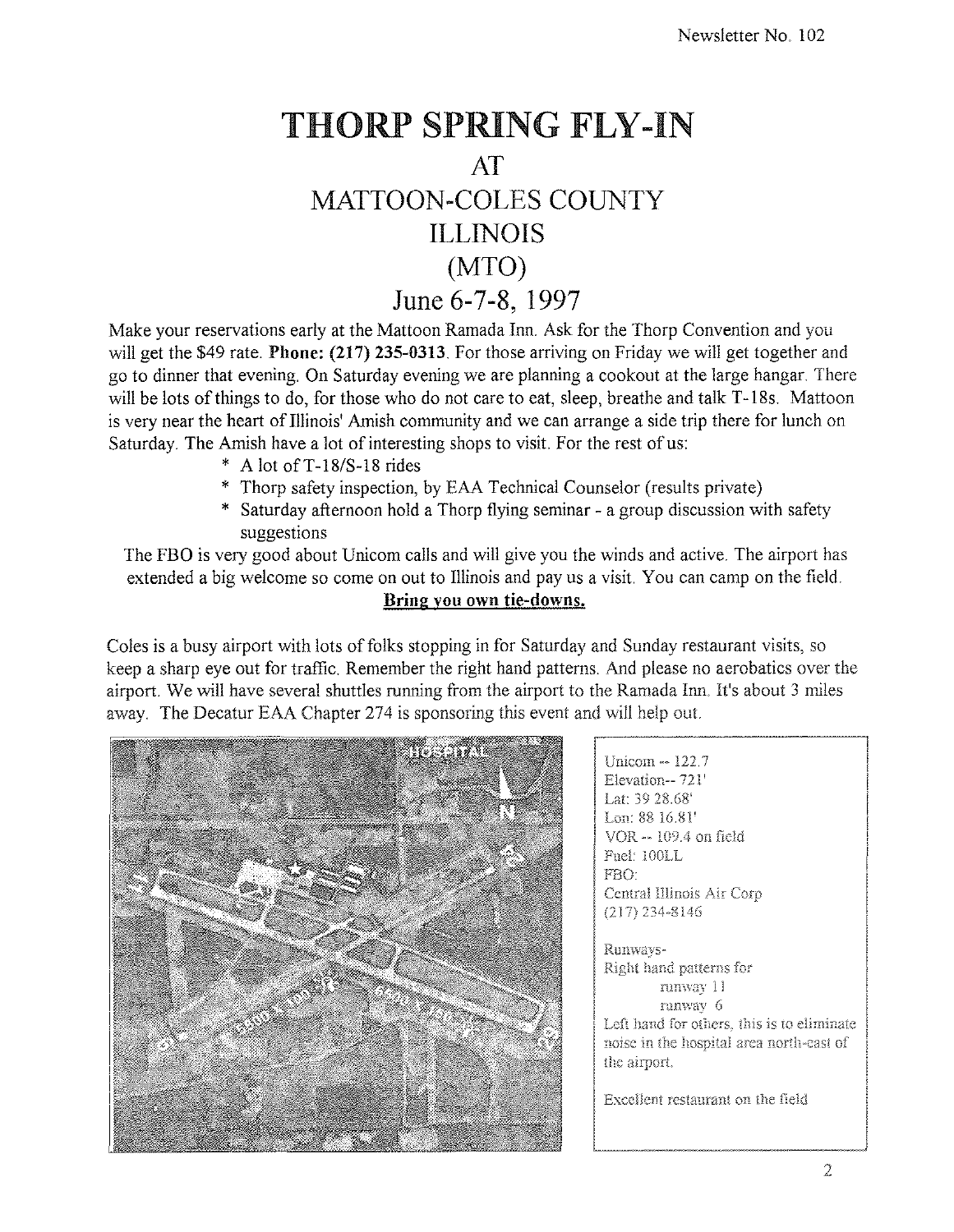# EDITOR'S TRIM TAB

### It's on to Sun-N-Fun:

Thorp fans from all across the country will be gathering at Sun-N-Fun for the big Thursday evening cookout, at the President's Event Tent The Sun-N-Fun folks will award a "John Thorp" trophy for the best Thorp at the fly-in. I understand Bill Williams has been working for weeks building a giant mobile B-B-Q grill for this event. So let's all join Bill and the other Florida folks for this great get-together. Mike Archer of Classic Sport Aircraft will be in booth #31 so pay him a visit. Mike will also conduct the T -IS/S-18 forum on Tuesday.

### Oshkosh 97 News:

Currently no Friday evening banquet is planned! Butch's is no longer open. So we don't have a place to hold it. We are doing some checking and will let you know in the next newsletter. Any suggestions on banquet, please call me. Friday Noon: At the Nature Center we will again cook Brats and serve lunch followed by the T -18 forum. Please join us there.

### Bad News Department.

Our friend Bill Essenburg of Viroqua, WI was killed in the crash of an antique (rag-wing) aircraft. The crash occurred near Moriarty, New Mexico on February 3, 1997. Bill was a fine fellow and we will all miss him.

It sadens me to have to pass on the news that Ed Ludtke's wife Jeanette passed. Jeanette and Ed have attended most of the T-18 events for a number of years and we will truly miss this sweat lady. Ed's address is 2301 Dartmoor Sioux Falls, SD. Phone (605) 361-2301

Finally: Marvin Crane was killed in the crash of a 18 at Brown Field, San Diego on Jan 25, 1997. I didn't know Marvin but still all of us in the T -18 community feel the lost of this individual. I have the following report from EAA Flight Advisor Jack Keyton Subject:

### Fatal T-18 crash:

Lost one at San Diego area's Brown Field on

the  $1/26$  weekend (N40918). Info is that it had 2 on board and was in T & G pattern. On x-wind after t.o. an engine problem & emergency was declared. A/c crashed into an empty shed,  $1/2$  mi from the airport. Pilot fatal, pax serious. Preliminary indication is low-level stall & uncontrolled ground contact. It's a perennial problem with the pilot community. It may not be what happened, but pilots frequently try to save the machine (by stretching a glide) and losing their lives. We have to change the mentality. Perhaps do a bit more proficiency evaluation of the glide speed on our Thorps, check out altitude loss in a 180 turn. What angle we want to fly it, what airspeed. I once flew wing on a Porterfield doing about 75 mph. All was fine until I followed him into a 180 turn and the Thorp did a 1/4 turn stall/ spin and lost 600' in 5 sec's. Jack Kenton, EAA Flight Advisor & CFI, inheritor of T18, N921JK jfkenton@themall.net

# Another report on the accident:

Crane Accident:

It appears that it is important to repeat the information in the newsletter, that the fuel system must be properly configured and tested for adequate flow rates prior to first flights. Then there should be adequate diligence during operation to assure the vent system is functioning. The Crane T-18 had apparently been experiencing fuel flow problems during full power climbs since it first flew in december 1995. The aircraft was consumed by fire with the exception of the wing tips and empenage, making it impossible to positively pinpoint the fuel flow problem. The only evidence of a fuel finger strainer was some fresh solder in the vicinity of the fuel outlet. The recently added boost pump and position of the gascolator in the system was unconventional. Apparently there was a parallel path for fuel directly from the tank to the carburator without the benefit of filtering. Lyle's article in NL#58 page 11 gives good guidance on flow testing. It should be pointed out that for gravity flow systems certificated aircraft must meet a flow rate of 150 percent of takeoff power fuel flow(part  $23.955(b)$ ).

Richard Eklund, Eklund Engineering, Inc.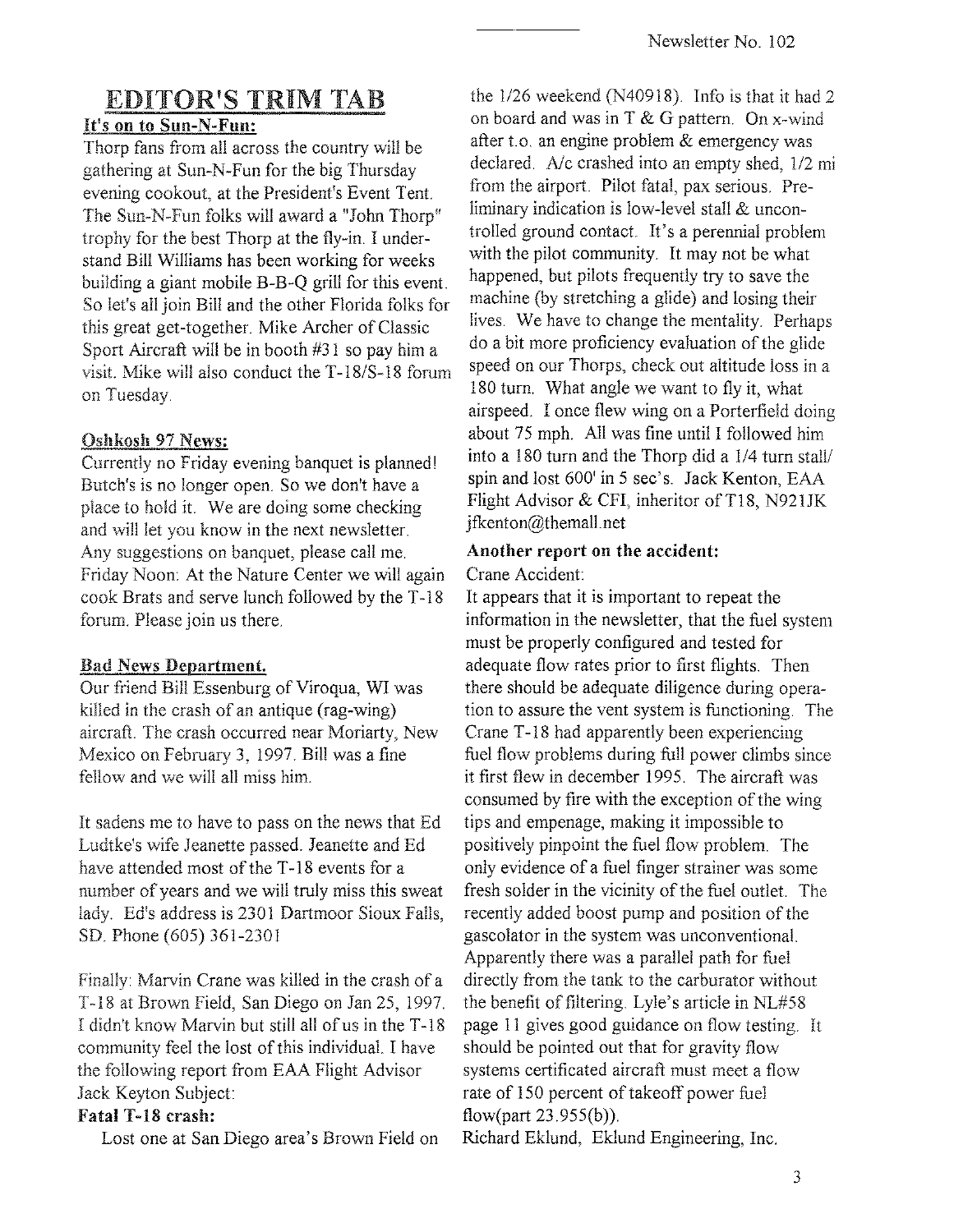

#### Dear Richard,

Just finished the annual "condition inspection" on my bird a couple of months ago, I think I'll do another in less than a year, to get it into warmer weather time from now on. I've now got about 500 hours in a little over 6 years, and decided to pull all the tail feathers this time, even though everything was still feeling good, I did something a little different to the horizontal tail pivot bushings. I machined some thin  $(.032")$ sleeves out of 'moly" filled nylon bearing material which I installed hetween the aluminum lugs and the steel bushings, This resulted in a very smooth and tight bearing which should require no further lubrication, Only time will tell how well it holds up, I had previously done the same to the rear hearing of the stabilator push-pull tube, and also the rudder bearings, over a year ago, I think the flap bearings would be excellent candidates for the same treatment. The material machines very nicely, but requires some practice and experimenting to get the proper clearances, I like the sleeve to push snugly into the aluminum, and rotate against the steel bushing,

I wonder if you could mention that I have more hats, and also visors, with the T-18 logo for sale, The caps in the color I have were very popular at the Placerville fly-in, They are a high quality golf style cap with leather adjusting strap (one size fits all) , in tan with a blue denim bill, They are \$12,00 each, The unisex visors are available in 2 colors - navy blue, or white, \$1 1.00 each. Add \$4.00 for shipping and handling (priority mail) for up to 6 visors or 4 caps,

Some guys were asking about the rudder to tailwheel spring modification that I made, I have stainless steel "compression" type springs,

and wanted to get rid of the little 'teardrop" clips, after having one come loose once, As you know these springs consist of 3 parts - the spring and 2 removable "links" (for lack of a better term), I merely made a new one, of these (links) for each spring, elongated to the exact length I wanted, and elimated the clips, The material I used, which I think is ideal, is 1/8" #308 S.S welding rod, This can be bent and formed, and has sufficient strength and "springiness".

I'm still making & selling a lot of cabin heat boxes, You can buy them directly from me for  $$50 + $4$  shipping & handling. They are light and have a stainless steel door and hinge assembly. Best Regards, (303) 420-2724

JREVENS@AOL.COM



Dear Rich,

I've just finished making and installing a pair of static ports as described in newsletter 91. They're similar to those sold by Aircraft Spruce & Specialty for \$15.00 each but I have a few extra sets that I will sell for \$20 00 a pair and I'll pay the shipping, They are used with 1/4" Nylo-Sealairline and fittings and are easily installed with four 3/32" rivets,

I've also just finished making my canopy frame and would be glad to talk to any other builders that are contemplating doing so, I also machined two aluminum fittings that replace the front angled piece where the front bow and side rails meet and must be welded, The bottom part is idential in shape for mounting the bearings, I've reamed out a 3/4" hole for each tube so that when you mock up your frame the top bow and side rail are slid in place and you can either have them welded when done or held in place with a roll pin, It made it easy to hold everything in place and the only welding was on the cross brace for the rear bearings, If anyone would be interested in using the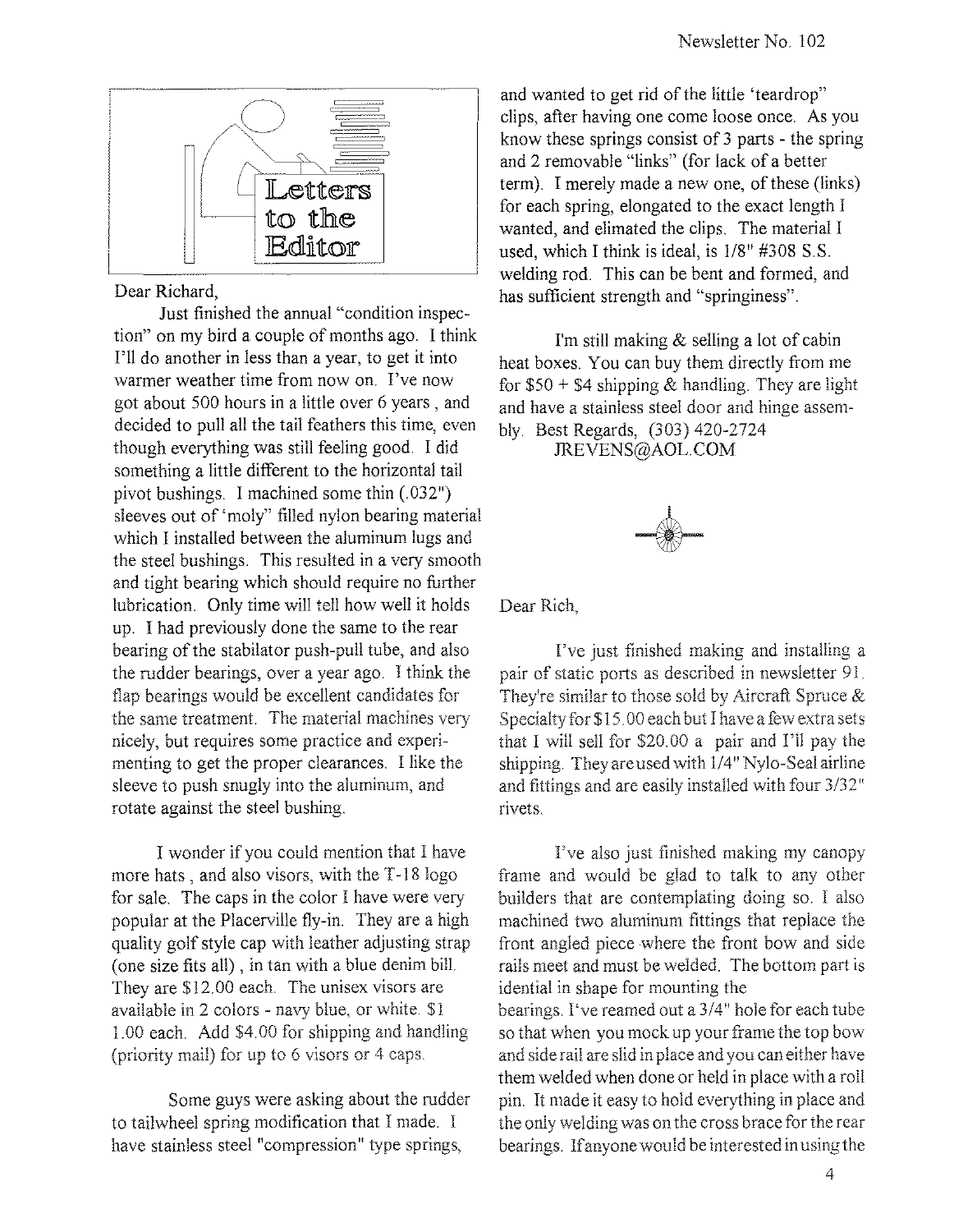The handling of the airplane on first flight was a non-event; it flies just like Bill's! I even got a smooth touchdown. The thrilling part was as the RPMs built on take-off roll, the engine started to smoke from both stacks and actually started to get rough before I got it leaned. It turned out that from a setting on the mixture where it didn't smoke to too lean was about one and one-half turns on the vernier! The local AI ensured me that his replacing of the acceleration pump shaft packing (little ring of leather) would fix this weirdness.

The second flight was just like the first ( smoke), so it was ground this bird until we get to the bottom of this. The AI could find nothing wrong with the carb. I contacted the factory guru at Precision (as you suggested, Richard), and he was very helpful (a fellow named Allen). He says there are only three things that can cause rich mixture on an MA-4:

- 1) priming system leaking into cylinders.<br>2) acceleration pump shaft packing.
- 2) acceleration pump shaft packing.<br>3) acceleration pump discharge chec
- acceleration pump discharge check valve not holding.

With the above three items eliminated, we suspected air volume so we removed the C-ISO air filter I had adapted to the front of the Ken Knowles supplied air box (real flat one). Well, that didn't do it, so we removed the air box entirely and voila!, no smoke. The suspect now switched from volume to some weird air flow pattern, turbulence, or resonance in the air box.

T-18ers, listen up! Bill suggested we try a simple flow vane below the carb. inlet. In about thirty minutes, we fabricated a flat plate that was riveted across the bottom of the air box and was curved upward (bent) smoothly 90 degrees and then mates with the rear box mounting flange. A clearance hole was provided for the carb. heat push-pull rod. Details on request! This was the fix, folks-no more smoke and picked up 100 RPM. Engine now leans normally. I believe that the square end of the air box can set up a "rotor" that will restrict smooth air flow into the carb. I have read many tales of 0320s in T-18s running rich and the owners resorting to all sorts of re-jetting and nozzle swaps-possibly, not necessary??

So-the adventure continues. I have flown off half of my 40 hours and love my T-18. Hope to be able to make several T -18 fly-ins this year! Keep up the good work on the newsletter,



*Builders take note of Jack's beautiful instrument panel. My Wife will be on my back to add a couple of those cabin air vents. Nice job Jack*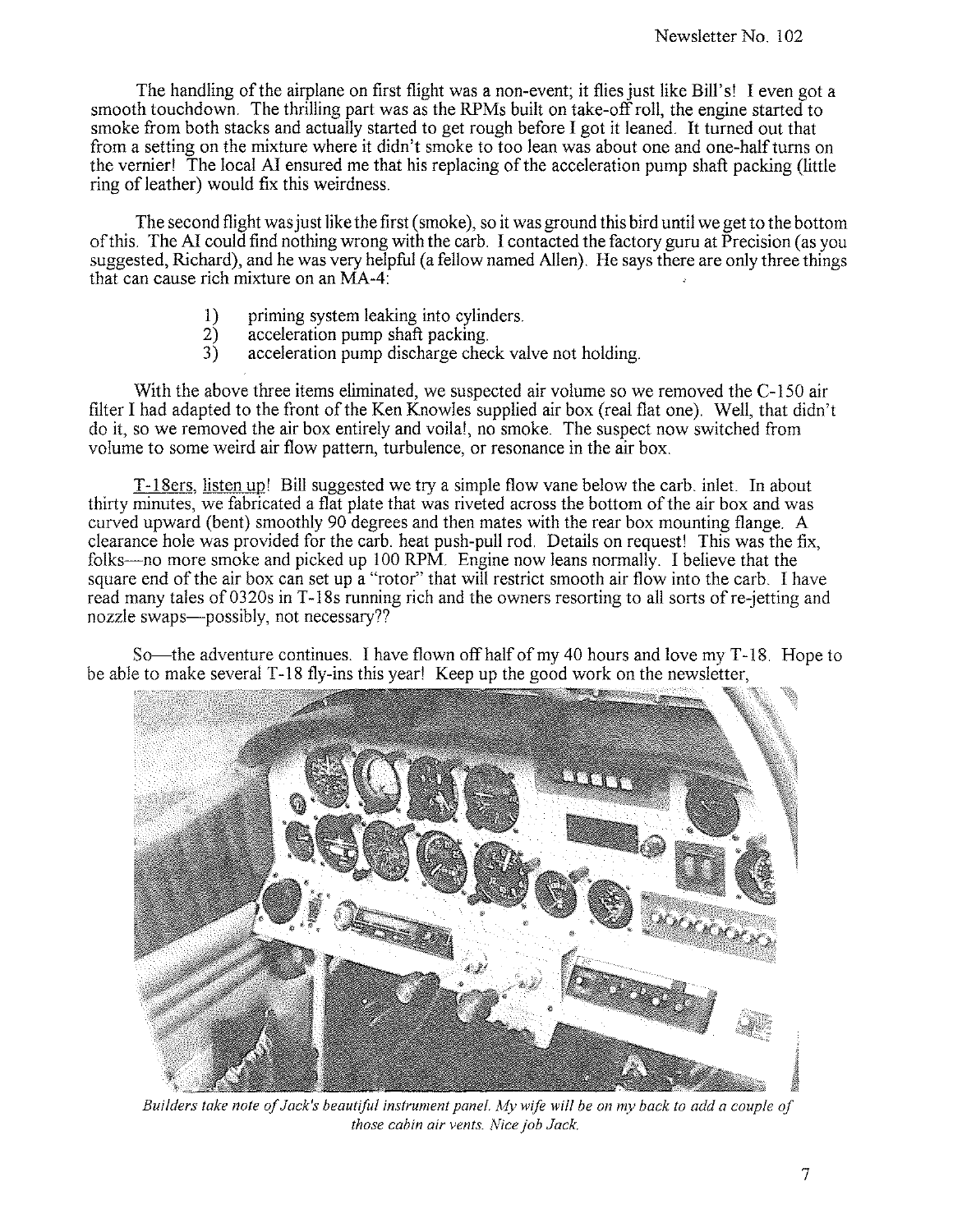SHEET METAL MAT. LIST---1.17 SKINS----U.12, *15.7,22.8,23.6,26.6,47.14,49.8,* 50.3,S2.1A5B.21A, 55. lOA, 56.20A, 62.20,62.20,63.3,64.12,76.12,7815,90.10 SLIP JOINT (EXH)----29.3, 37.9 SLIPPER TANK----47.7, 56.19A SOUND PROOF (SEE NOISE RED)----192, 215, 24.7, 46.2,617,79.18,93.17 SPAR CAPS (C-WING)----47.9. 90.10 SPINNERS----16.3, 24.6, 31.9, 47.18, 54.22A, 56.20A, 63.17, 65.2, 25.26, 66.8, 67.11, 68.9, 69.16, 70.3,71.25,73.5,75.3.4,76.3,82.6 SPLINE CURVE----1.24 SPEED (MEASURED)----40.4 SPEED (MANUEVERING)----3510 SPRING, TAIL ---- 29.4, 61.2.20.21, 62.6, 66.13, 67.11, 70.12, 74.10.11, 71.4, 98.16 STAB JACK SCREW INSP. OPENING---- 52.9A.11A ST ABILA TOR ----69.23, 47.14, 82.16, 93.3.7.9.14, 100.2 STALLS----24.2, 27.10, 49.4A, 59.27, 61.4.5.6, 62.7. 85.14 STALL SPOILERS----24.2, 25.4.7.13, 26.1. 2810. 4L3. 49.4A. 61.4.5.6. 62.7, 8114. 82.4, 9Ll2, 93.16,96.4 STATIC PRESSURE----19.3,44.4,6L5 STIFFENERS----71.8, 90.10, 99.10 STRAKES----49.4A, 50.2, 58.6 STARTER/STARTER DRIVE----82.3, 84.9 STARTER SOLENOID----82.3 STATIC/PRESSURE PORT----91.9 STROBE LIGHTS----67.17 STROKE, BORE & HP----34. I SUPPLIERS, PARTS ---- 95.15, 98.6.7.8.18, 100.3.4 SWITCHES----73. *is,* 94.15.16

#### T

T-18----60.8, 83.3, 85.14, 94.17, 98.1 T.C.P----45.13 TACH CHECK----59.29 TAILPIPE DRAG----60.13 TAIL WHEEL ---- 25.6, 26.1. 29.2, 34.1, 37.2, 41.1, 48.8, 50.4\_ 59.1I, 60.9.15,612.7,61.20.2],626, 66.13, 67.11, 70.12, 71.4, 74.10.1 I TAILWHEEL SPRINGS----98.16 TAILWHEEL TOWBAR----53.17A.17B, 58.10 T AXlING----98.11 TEMPLATES----1. 1, 18.6, 29.1, 51.2A, 52.14B, 100.4.5 THE T-1S----60.8 THIRD SEAT----48.I, 49.6A THORP LEGACY----89.1S THROTTLE QUADRANT----69.18.19.20 TIE DOWN----34.3,68.15,7Ll9 TIPS FOR BEGINNERS----35.l TIRE PRESSURE----59.20, 88.16 TOOLS----1.3.8.9.19, 17.4, 21.3, 22.1.2.5, 26.1.9, 28.4, 37.5, 38.3, 39.2, 39.4.6.8, 40.1, 42.4, 46.6.19.8.9.20, 56.12A, 65.21, 75.13\_ 65.26, 54.14A, 55.8A.IOB, 59. 67.19.20,77.3.15 75.12,78.18,827,84.6,96.8 TORQUE----88.13 TRAILING EDGE---- 37.1, 47.13, 48.5, 52.2A, 65.4, 76.10, 82.15, 93.12 TRIM (MANUAL)----16.2, 17.1,23.2, 317.8.32.4,34.5,417.42.6,44.3,5 6.9A, 95.14 TRIM (ELECTRIC)----31.8, 44.3, 46.15,47.15,49. lOA, 54. lOB, 56.15B, 60.11,617,62.6,66.10.67.7, 69.7.8.11, 73.15, 74.8, 76.2, 80.13, 96.9.10

TRlMTABS----46.16, 93.3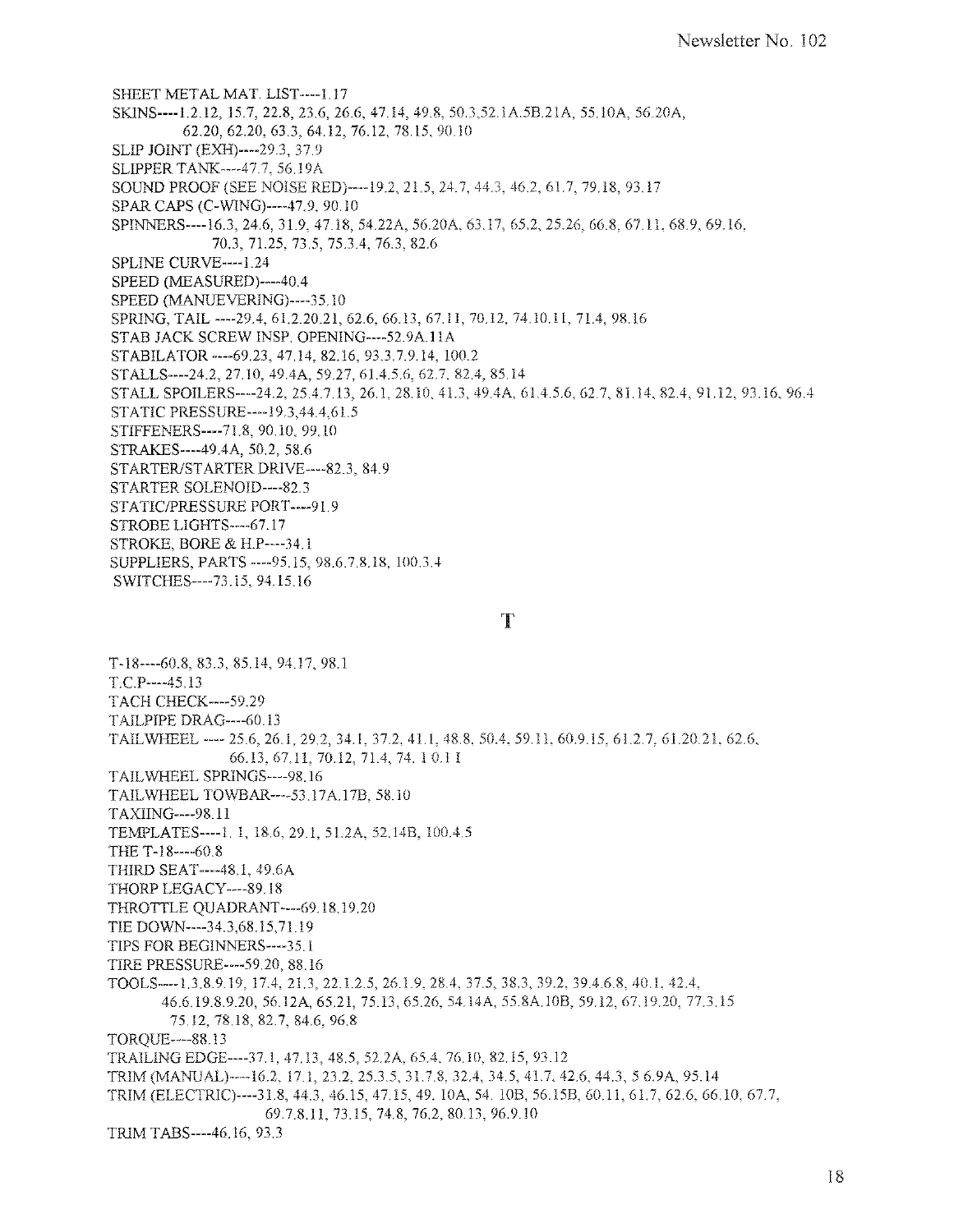TUNNEL (AFT) TUNNEL (FWD) 13.4,36.1,46.14, 49.8A, 61.6, 69.ll, 73.17 24.5,46.14, 49.8A, 53.8A, 61.6, 69.ll, 73.17

### $\bf{U}$

UPHOLSTERY

### 68.13,82.7

#### v

| VACUUM FORMING      |  |
|---------------------|--|
| VACUUM SYSTEM       |  |
| VALVES (ENGINE)     |  |
| <b>VENTS</b>        |  |
| VENT LINE (FUEL)    |  |
| <b>VERTICAL FIN</b> |  |
| VNE.                |  |
| <b>VOLTMETER</b>    |  |

63.4 19.3,24.6,66.9,72.5.6,84.7,97.13 18.4 56.15B, 73.18 58.12,60.12,87.5 1.13, 14.3,33.1,52. I A, 56.20A 57.4,80.7 52.15A

#### w

| WEIGHT & BALANCE       | 27.8, 44.4, 61.3.8.9, 63.22.24, 93.3                    |
|------------------------|---------------------------------------------------------|
| <b>WELDING</b>         | 19.3, 29.3, 34.6, 39.6, 60.4, 61.10::13, 64.12          |
| WHEEL PANTS            | 25.9, 41.4, 54.11A, 65.16, 80.13                        |
| WHISTLE SLOT           | 59.30                                                   |
| WIDE BODY              | 44.2, 46.10, 50.3A                                      |
| WINDSHIELD/FRAME       | 15.5, 22.1, 23.6, 50.4, 52.1 1 B                        |
| WING (CONV.)           | 25.13, 32.5, 38.3, 39.8, 41.1, 42.1, 42.5.6, 43.3.4,    |
|                        | 45.7, 46.10.13, 47.8.9, 49.4, 50.1.1 A.2.3A,            |
|                        | 52.5B, 54.3B, 56.3B. 7A. I IB. 20B, 62.20.21, 63.12.13. |
|                        | 65.17, 71.22, 78.7, 79.20, 89.7, 90.10                  |
| WING (STD)             | 23.6, 24.2, 25.6.7.13, 26.3, 26.3, 27.10, 32.5, 38.3    |
|                        | 39.6.8, 41.7, 42.2.3.5.6, 45.5.16, 46.1, 49.3A,         |
|                        | 52.5B, 56.7A, 56.20B, 62.20.21, 63.3, 78.15, 90.10      |
| <b>WING LEVELER</b>    | 69.11,47.2.13                                           |
| WING PROFIL            | 90.5                                                    |
| <b>WING-STRAKELETS</b> | 49.4A, 50.2, 61.4.5.6, 62.7                             |
| WING TIPS              | 22.2, 62.5, 67.4, 69.5, 71.22, 76.10.11.12, 93.18, 95.5 |
| WING (WET) (S- 1 8)    | 51.8A, 62.5, 63.16, 69.12, 71.22.73.1 1                 |
| WIRING                 | 82.7, 94.15.16, 97.9                                    |

Email from members

Rich, what flyin is happening on June 7,8. Guess haven't heard about that one. I am planning to make Fun/Sun if I can get some projects finished before time to go. J'nene and I spent the weekend with Evan/Virginia Roberts at Horseshoe Bay, down in LBJ hill country, He really has beautiful new home on 4500 ft runway. Evan bought two Sidewinder projects, I will build him a souped up 0290 for it. He is really flying his Thorp, makes lots of business trips and doesn't let wx shut him down. I have been trying to learn how to land mine again, my air time during the past year has been almost nonexistant. The T-18 proficiency is directly proportional to the time spent in the cockpit. Evan and I were discussing the cross wind characteristics, we have both landed in severe crosswinds up to about 25kts and almost 90deg across the runway. After a safe landing, and you are rolling out thinking "that was a walk in the park" you really give credit where it is deserved, the great design genius of John Thorp and the resulting T-18. Keep up the good work on the newsletter, we all appreciate your effort in that regard. Will send you a check for 97 dues, I believe you have my current address, if not is is: 1013 Melrose Dr., Waco, Tx 76710, 817/772-6188. Best Regards. Ken C. Morgan N118KM